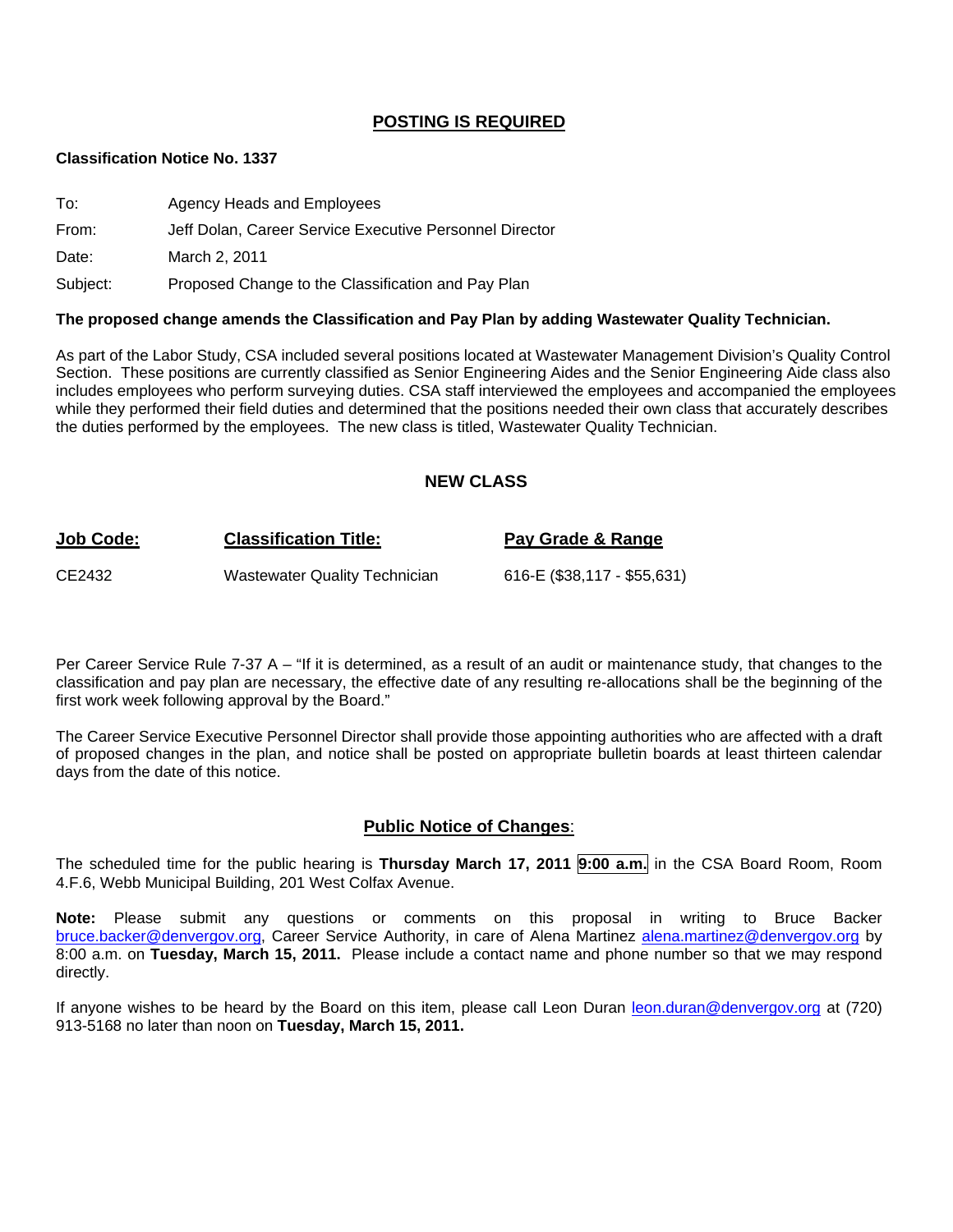

## Career Service Authority

Page 1 of 4

## Wastewater Quality Technician

## **GENERAL STATEMENT OF CLASS DUTIES**

Performs full performance work collecting samples and performing accurate field tests on liquids and materials using a variety of measuring devices in support of Wastewater Sampling Programs and to ensure compliance with governmental and environmental regulations.

#### **DISTINGUISHING CHARACTERISTICS**

This class collects a variety of liquid and material samples in the support of Wastewater Sampling Programs. This class is distinguished from the Wastewater Quality Control Supervisor that supervises the daily operations of the Sampling Section of the Wastewater Management Division. The Wastewater Quality Technician class is distinguished from the Water Quality Investigator that performs fullperformance level investigation and enforcement work to ensure compliance with federal, state, and municipal codes and regulations relating to wastewater rules and regulations.

## *Guidelines, Difficulty and Decision Making Level:*

Guidelines are generally but not always clearly applicable, requiring the employee to exercise judgment in selecting the most pertinent guideline, interpret precedents, adapt standard practices to differing situations, and recommend alternative actions in situations without precedent.

Duties assigned are generally complex and may be of substantial intricacy. Work assignment is performed within an established framework under general instructions but requires simultaneous coordination of assigned functions or projects in various stages of completion.

Employee is responsible for determining time, place, and sequence of actions to be taken. Unusual problems or proposed deviations from guidelines, practices, or precedents may be discussed with the supervisor before being initiated.

### *Level of Supervision Received and Quality Review:*

Under general supervision, the employee receives assignments and is expected to carry them through to completion with substantial independence. Work is reviewed for adherence to instructions, accuracy, completeness, and conformance to standard practice or precedent. Recurring work clearly covered by guidelines may or may not be reviewed.

### *Interpersonal Communications and Purpose:*

Contacts with the public or employees where explanatory or interpretive information is exchanged, defended, and gathered and discretion and judgment are required within the parameters of the job function.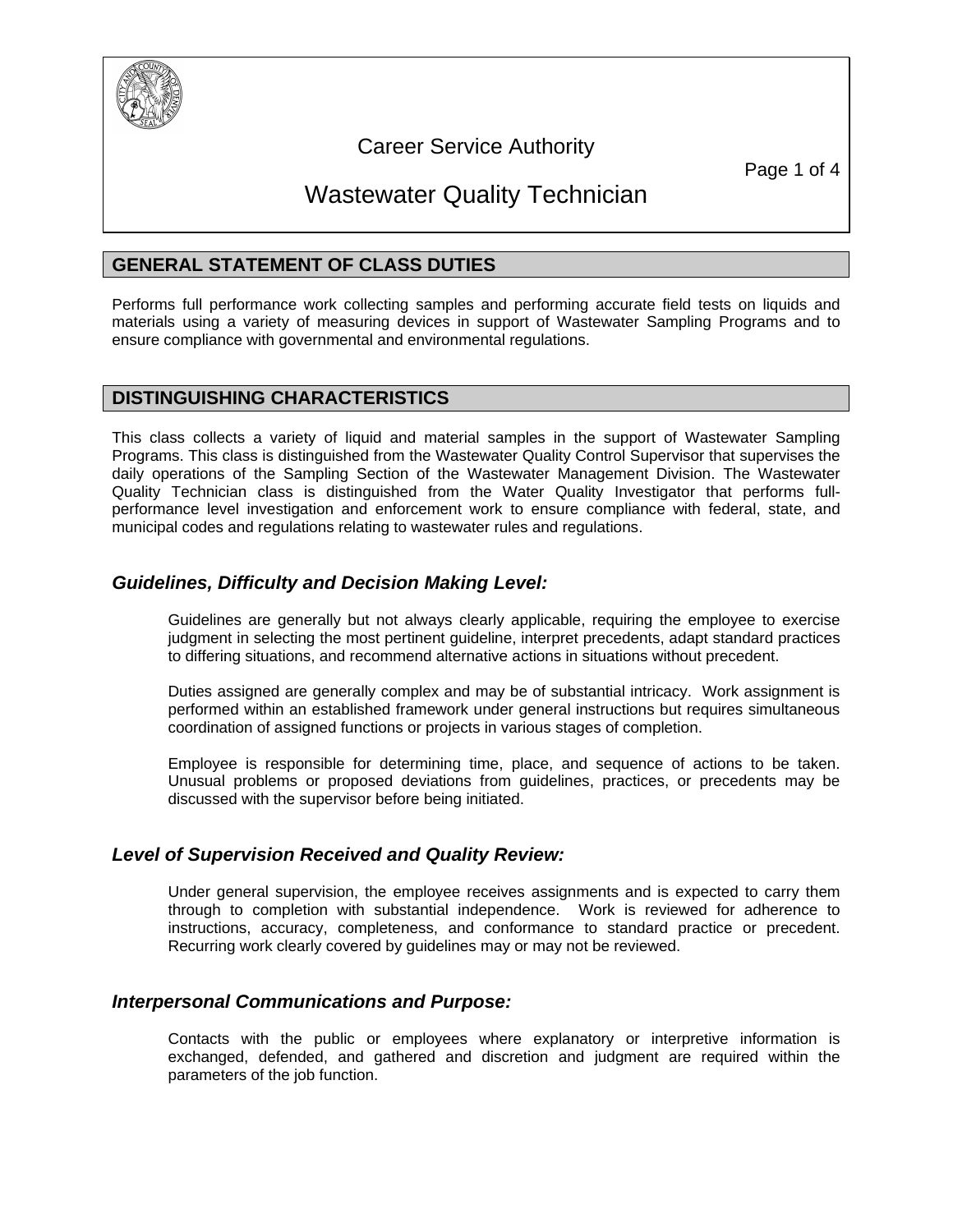### *Level of Supervision Exercised:*

By position, performs lead work.

## **ESSENTIAL DUTIES**

Collects a variety of liquids and materials according to regulatory requirements and good laboratory practice standards to ensure compliance with governmental and environmental regulations and engineering and construction specifications.

Operates, maintains, calibrates, and programs a variety of measuring devices, determines what type of data is needed for collection and/or measurement based on regulatory protocols, and evaluates equipment needs and recommends replacement when needed.

Conducts routine to difficult field analyses of bacteriological/environmental samples in storm water and investigates and identifies the sources of storm water pollution using standardized procedures.

Performs flow measurements on sanitary and storm water and samples sanitary sewage for industrial waste.

Prepares and interprets reports and enters and retrieves information in a computer.

Observes all common safety practices associated with the work assignment.

By position, assists in training and checking the work of other employees on various projects.

Performs other related duties as assigned or requested.

Any one position may not include all of the duties listed. However, the allocation of positions will be determined by the amount of time spent in performing the essential duties listed above.

### **MINIMUM QUALIFICATIONS**

#### *Competencies, Knowledge, & Skills:*

- **Technical Competence** Uses knowledge that is acquired through formal training or extensive on-the-job experience to perform one's job; works with, understands, and evaluates technical information related to the job; advises others on technical issues.
- **Customer Service –** Works and communicates with clients and customers to satisfy their expectations and committed to quality services.
- **Reading** Learns from written material by determining the main idea or essential message; ability to recognize correct English grammar, punctuation and spelling.
- **Writing** Uses correct English grammar, punctuation and spelling to communicate thoughts, ideas, information and message in writing.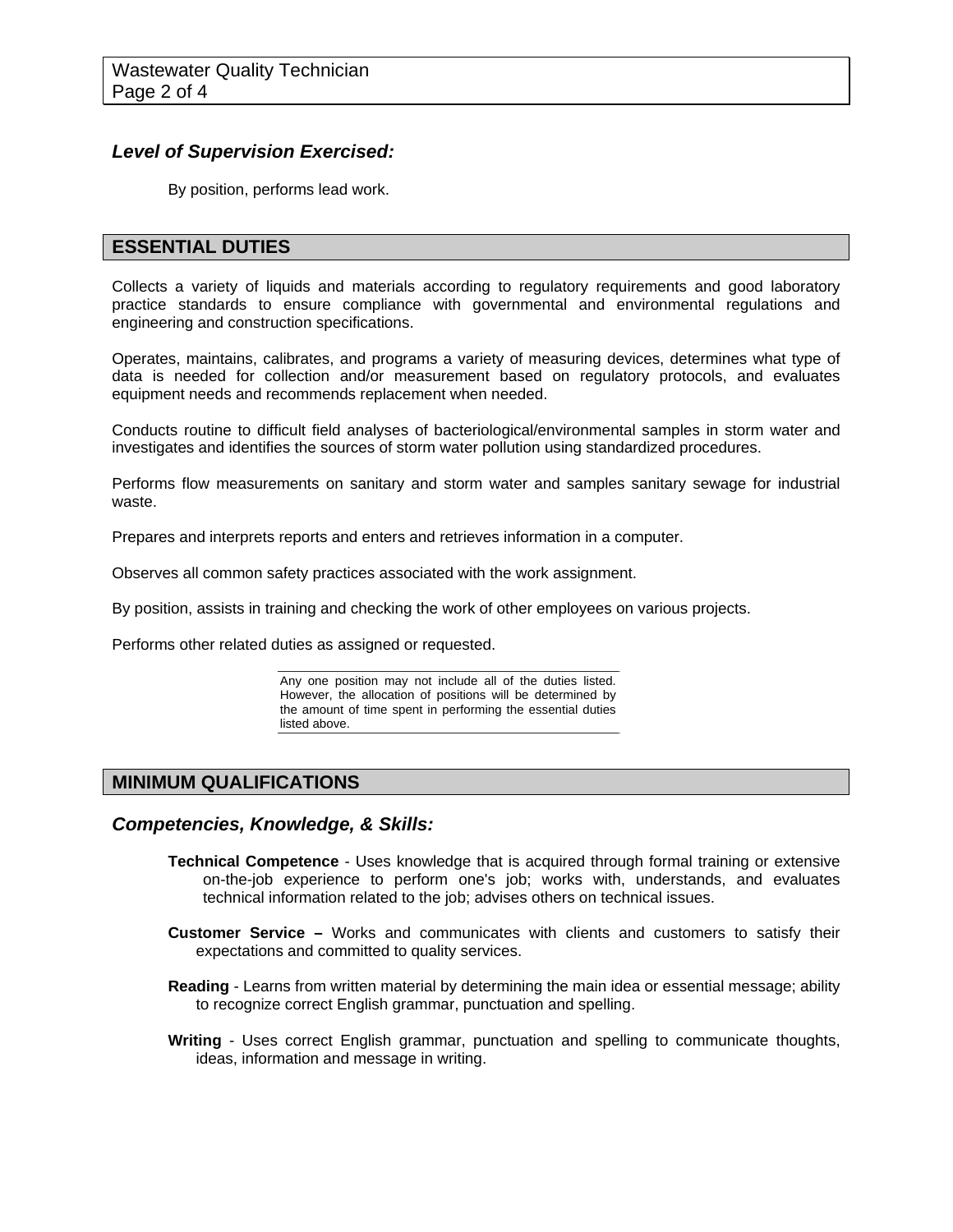- **Listening** Receives, attends to, interprets, and responds to verbal messages and other cues such as body language in ways that are appropriate to listeners and situations.
- **Speaking** Uses correct English grammar to organize and communicate ideas in words that are appropriate to listeners and situations; uses body language appropriately.
- **Arithmetic/Mathematical Reasoning** Performs computations such as addition, subtraction, multiplication, and division correctly; solves practical problems by choosing appropriately from a variety of mathematical techniques such as formulas and percentages.
- **Reasoning** Discovers or selects rules, principles, or relationships between facts and other information.
- **Mental Visualization** Sees things in the mind by mentally organizing and processing symbols, pictures, graphs, objects, or other information. For example, sees a building from a blueprint, or sees the flow of work activities from reading a work plan.
- **Applies Technology to Tasks** Selects and understands procedures, machines, or tools that will produce the desired results; identifies or solves problems in machines, computers, or other technologies as they are related to performing tasks.
- **Organizational Awareness** Knows how social, political, organizational, and technological systems work and operates effectively with them. This includes the policies, procedures, rules and regulations of the work unit or organization.
- **Interpersonal Skills** Shows understanding, friendliness, courtesy, tact, empathy, cooperation, concern, and politeness to others; relates well to different people from varied backgrounds and different situations.
- **Teamwork** Encourages and facilitates cooperation, pride, trust, and group identity; fosters commitment and team spirit; works with others to achieve goals.
- Skill in conducting investigations to ensure compliance with applicable rules and regulations.
- Knowledge of common safety hazards and precautions in order to safeguard self and others in creating and maintaining a safe work environment.
- Skill in cleaning, packing and storing tools and equipment.

**Physical Demands** (Physical Demands are a general guide and specific positions will vary based on working conditions, locations, and agency/department needs)*:* 

Standing: remaining on one's feet in an upright position. Walking: moving about on foot. Lifting: raising or lowering an object from one level to another. Carrying: transporting an object, usually by hand, arm, or shoulder. Pushing: exerting force upon an object so that the object is away. Pulling: exerting force on an object so that it is moving to the person. Balancing: maintaining body equilibrium to prevent falling over. Stooping: bending the body by bending spine at the waist. Reaching: extending the hand(s) and arm(s) in any direction. Handling: seizing, holding, grasping, or otherwise working with hand(s) Fingering: picking, pinching, or otherwise working with fingers. Talking: expressing or exchanging ideas by means of spoken words.